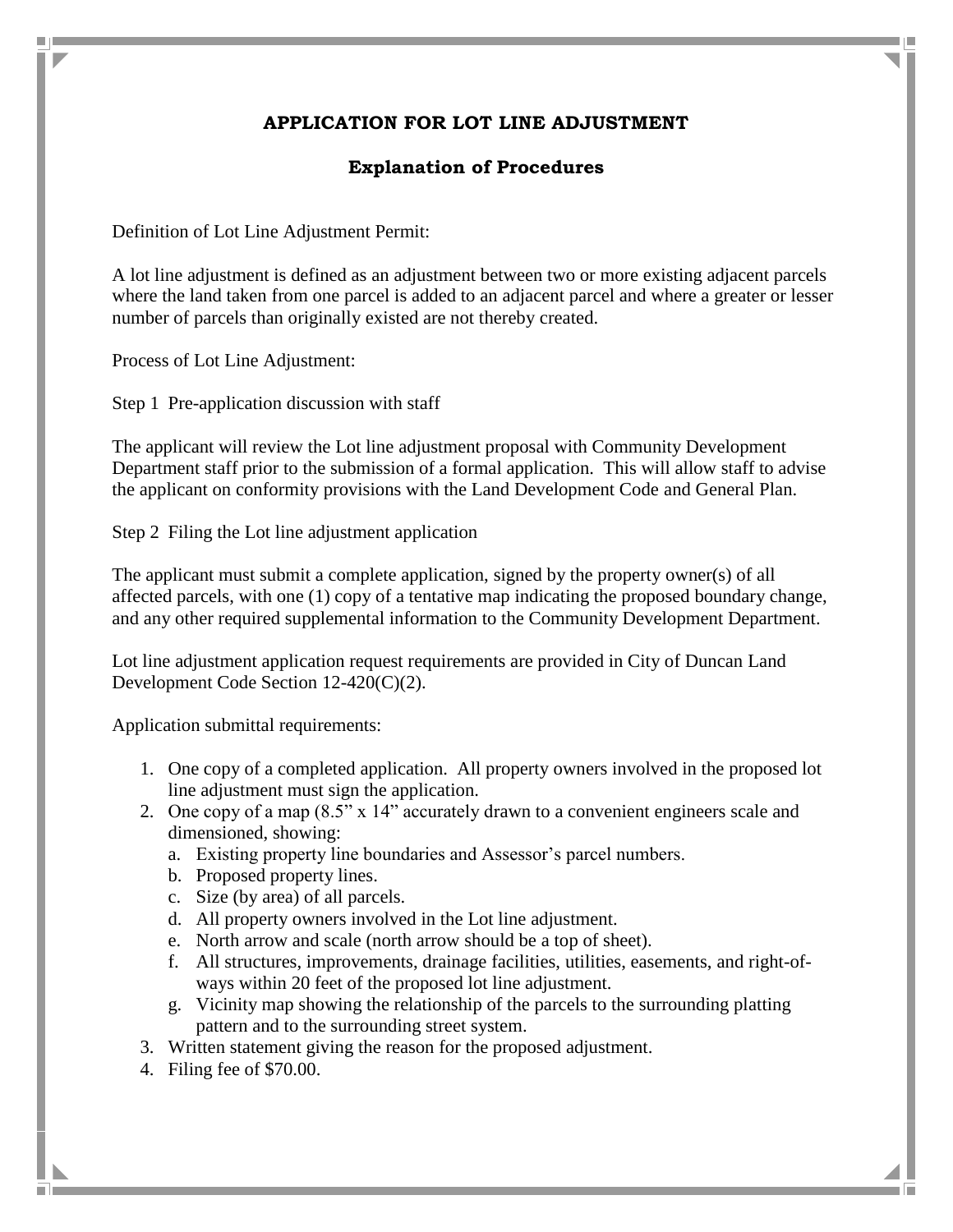Step 3 Recording the Lot line adjustment

Following approval of Community Development Department, the Lot line adjustment and transfer of title is accomplished by recording new property deeds in the Stephens County Clerk's Office.

Step 4 Notification to staff of recordation

In order to facilitate the accurate mapping of Lot line adjustments, it is required that a copy of the filed deeds and/or maps be placed on file with the Community Development Department following the recordation.

Time requirements:

m.

The actual time for processing a Lot line adjustment application will vary depending on the complexity of the proposal, but generally reviews by the Community Development Department require fifteen (15) days upon receiving a completed application.

For further information, please contact the Community Development Department at:

City of Duncan Community Development Department 720 W. Willow Avenue Duncan, OK 73533 (580) 251-7711